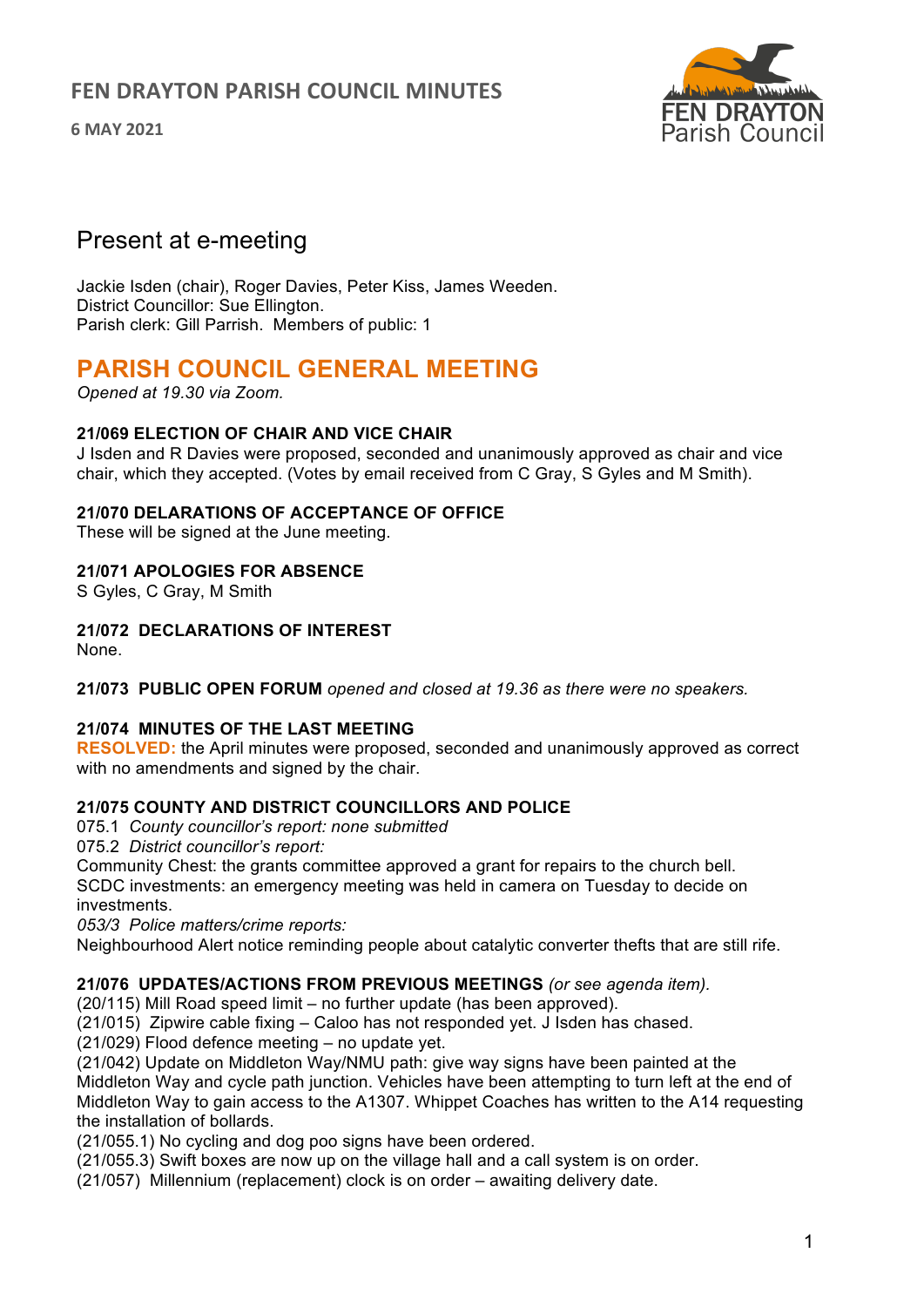**6 MAY 2021**



(21/061) Advertising on local radio by AgeUK has been put on hold as Maria has changed jobs. Once a new warden is recruited this will be picked up again.

(21/062) The bowls club lease renewal letter has been sent out and verbally acknowledged. The clerk has not yet received the countersigned lease.

### **21/077 CORRESPONDENCE RECEIVED**

Email re drains in Daintrees Road – this has been reported to CCC and M Smith will follow up.

#### **21/078 VILLAGE MATTERS AND MAINTENANCE**

(078/1) The handyman is repainting the doors on the lock up, then will repaint the railings and put a coat of non-slip paint on the wooden walkway.

(078/2) Tankers are still coming to the pumping station to remove excess water 24 hours a day. J Isden met with Colin Rogers of Anglian Water who advised that Fen Drayton is the only village left with residual problems since the January floods. The pumps are working flat out and ongoing investigations have found the pumping system to be in working order. AW still can't find where the excess water in the sewage system is coming from. The cost of running a shuttle of tankers is huge so AW is trying to solve the problem as quickly as possible. The chair asked J Weeden to post an update on Facebook and one will also go in the Fen Drayton Focus. **ACTION** (078/3) The drains in Cootes Lane need clearing out. Clerk to report to CCC. **ACTION** (078/4) The Honey Hill sign has been damaged. Clerk to report to CCC. **ACTION**

# **21/079 COOTES LANE TRAFFIC CALMING**

The PC has received 16 responses to the flyer delivered to all households in the village so far. **RESOLVED:** councillors unanimously approved the traffic calming proposals by Highways. The PC will collate all the suggestions and comments and submit them to Highways for consideration, within the project's budget. R Davies to draft the documents. **ACTION**

One response questioned whether there would be increased traffic through the village due to the new grain store at Ridgeley Farm. J Isden will check with M Smith. **ACTION**

The PC will also bear in mind suggestions enhancing the existing scheme and for traffic calming in other parts of the village for future projects.

P Kiss flagged up the problem with the green Swavesey VC buses stopping in unsuitable places on High Street and Cootes Lane. This will be monitored once the traffic calming is in place. J Isden discussed parking on Cootes Lane with the chair of the school governors and head. To mitigate the parking problem at school start and finish times it may be possible to enlarge the village hall car park some time in the future.

#### **21/080 LOCK-UP ART BIENNALE**

The biennale is likely to be held in July. J Isden still waiting for confirmation of the date.

#### **21/081 EAST WEST RAIL**

This is currently out for consultation until 9 June. There are concerns about Section D (Bedford-Cambridge) routes due to the amount of new housing proposed around Cambourne and the impact of the infrastructure on surrounding area. Also, how will it mesh with the proposed Cambridge Light Rail scheme? And, will the railway be viable as more people could be working from home, post pandemic, or opting to travel in greener electric cars. J Isden and R Davies will compile a response from the PC. **ACTION**

#### **21/082 MENTAL HEALTH AND WELLBEING SUPPORT**

Still in hand, so will be moved to the June meeting agenda